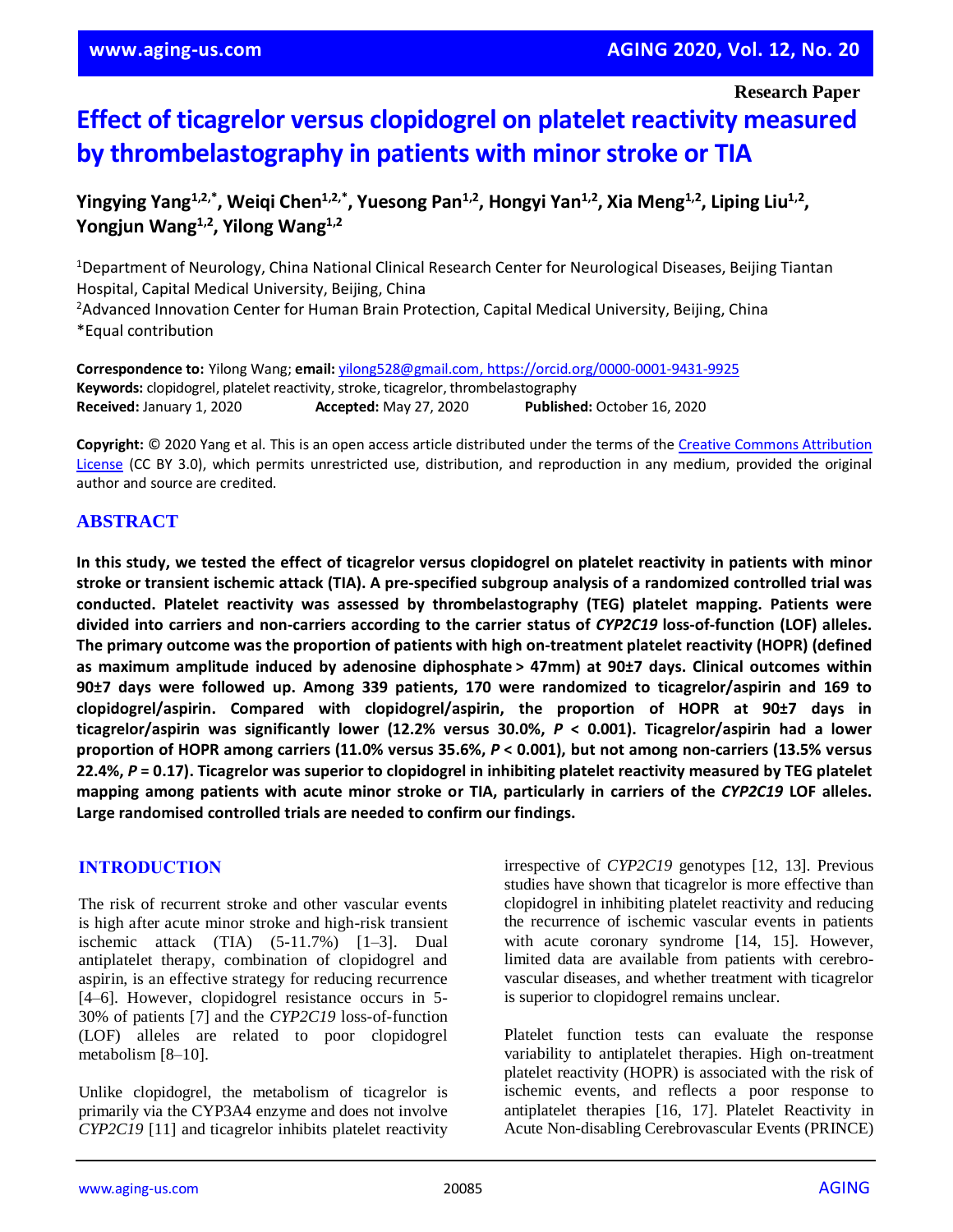trial showed that ticagrelor had a lower proportion of HOPR assessed by VerifyNow P2Y12 assay than clopidogrel in patients with minor stroke and TIA [18]. Thrombelastography (TEG), a fast and efficient wholeblood test with high specificity, can not only assess coagulation and fibrinolysis process, but also be used to predict the risk of both thrombosis and bleeding [19]. TEG is widely used for the measurement of platelet function, particularly among patients with percutaneous coronary intervention [20–28]. However, few studies have investigated the application of TEG in minor stroke and TIA. In this pre-specified subgroup analysis of PRINCE trial, we aimed to assess the comparative effects of ticagrelor versus clopidogrel on platelet reactivity by TEG platelet mapping in patients with minor stroke or TIA.

## **RESULTS**

#### **Study participants and baseline characteristics**

Among 675 patients enrolled in PRINCE trial, 339 patients were included in TEG subgroup. Baseline characteristics of patients included and excluded in the subgroup was shown in Table 1. The median age of participants included in TEG subgroup was 61 years, and 28.6% of them were women. The index event was minor stroke in 284 patients (83.8%) and TIA in 55 patients (16.2%). Baseline characteristics were also compared between ticagrelor/aspirin group (n**=**170) and clopidogrel/aspirin group (n**=**169) and they were well balanced between two groups (Table 2).

## **Effect of ticagrelor/aspirin versus clopidogrel/aspirin on platelet reactivity**

At 7+2 days, compared with clopidogrel/aspirin group, the proportion of HOPR in ticagrelor/aspirin group was significantly lower [ADP-induced maximum amplitude  $(MA_{ADP}) > 47$ mm, 4.8% vs 28.1%,  $P < 0.001$ ; ADP inhibition rate (ADP%) < 30%, 4.2% vs 25.5%,  $P \le$ 0.001; arachidonic acid inhibition rate  $(AA\%) < 50\%$ , 9.6% vs 21.0%, *P* = 0.004]. At 90±7 days, similar results were obtained (MAADP > 47mm, 12.2% vs 30.0%, *P* < 0.001; ADP% < 30%, 6.5% vs 29.3%, *P* < 0.001) (Table 3).

### **Effect of ticagrelor/aspirin versus clopidogrel/aspirin on platelet reactivity stratified by** *CYP2C19* **LOF allele carrier status**

In TEG subgroup, 189 patients (55.8%) were *CYP2C19* LOF allele carriers and 150 (44.2%) were non-carriers. At 7+2 days, the proportion of HOPR on aspirin was significantly different between two treatment groups among carriers (AA% < 50%, 7.8% versus 21.9%;  $P = 0.007$ ), but not among non-carriers (AA%  $<$  50%, 11.7% versus 19.7%; *P* = 0.18). The proportion of HOPR on ticagrelor or clopidogrel was significantly lower in ticagrelor/aspirin group versus clopidogrel/ aspirin group among carriers and non-carriers. At 90±7 days, compared with clopidogrel/aspirin group, ticagrelor/aspirin group had a lower proportion of HOPR among carriers (MAADP > 47mm, 11.0% versus 35.6%,  $P < 0.001$ ), but no significant difference was found among non-carriers ( $MA<sub>ADP</sub> > 47$ mm, 13.5% versus  $22.4\%$ ,  $P = 0.17$ . However, no significant treatment-by-genotype interactions were found (*P* for interaction  $= 0.19$  (Table 4, Figure 1).

### **Effect of ticagrelor/aspirin versus clopidogrel/aspirin on clinical outcomes**

At  $90\pm7$  days, although there was a relatively lower risk of stroke, composite vascular events and ischemic stroke and a higher risk of any bleeding in ticagrelor/aspirin versus clopidogrel/aspirin group, no significant differences were found in the risk of efficacy and safety outcomes between two groups (Table 5).

## **DISCUSSION**

TEG subgroup analysis of the PRINCE trial demonstrated that ticagrelor was superior to clopidogrel in inhibiting platelet reactivity assessed by TEG among patients with acute minor stroke or TIA, particularly in carriers of the *CYP2C19* LOF alleles.

The main analysis of PRINCE trial where platelet reactivity was assessed by VerifyNow P2Y12 assay in 675 patients with acute minor stroke or TIA has made a consistent conclusion with the TEG subgroup analysis [18]: ticagrelor was more efficacious than clopidogrel in inhibiting platelet reactivity. In the study, platelet function was evaluated using TEG platelet mapping assay. Although our results showed that there was no significant difference in the risk of recurrent ischemic stroke between two treatment groups, this may be related to the limited sample size and large trials are needed.

Some studies have showed that TEG has good correlation with light transmission aggregometry and VerifyNow P2Y12 assay in assessing platelet function [19, 29]. Previous studies suggested that MA measured by TEG can predict risk for ischemic events after coronary stenting, which showed that TEG can be effective in monitoring antiplatelet efficacy [20–26]. However, data about TEG parameters in patients with minor stroke or TIA are very limited. A study confirmed that  $MA_{ADP} > 47$  mm had good predictive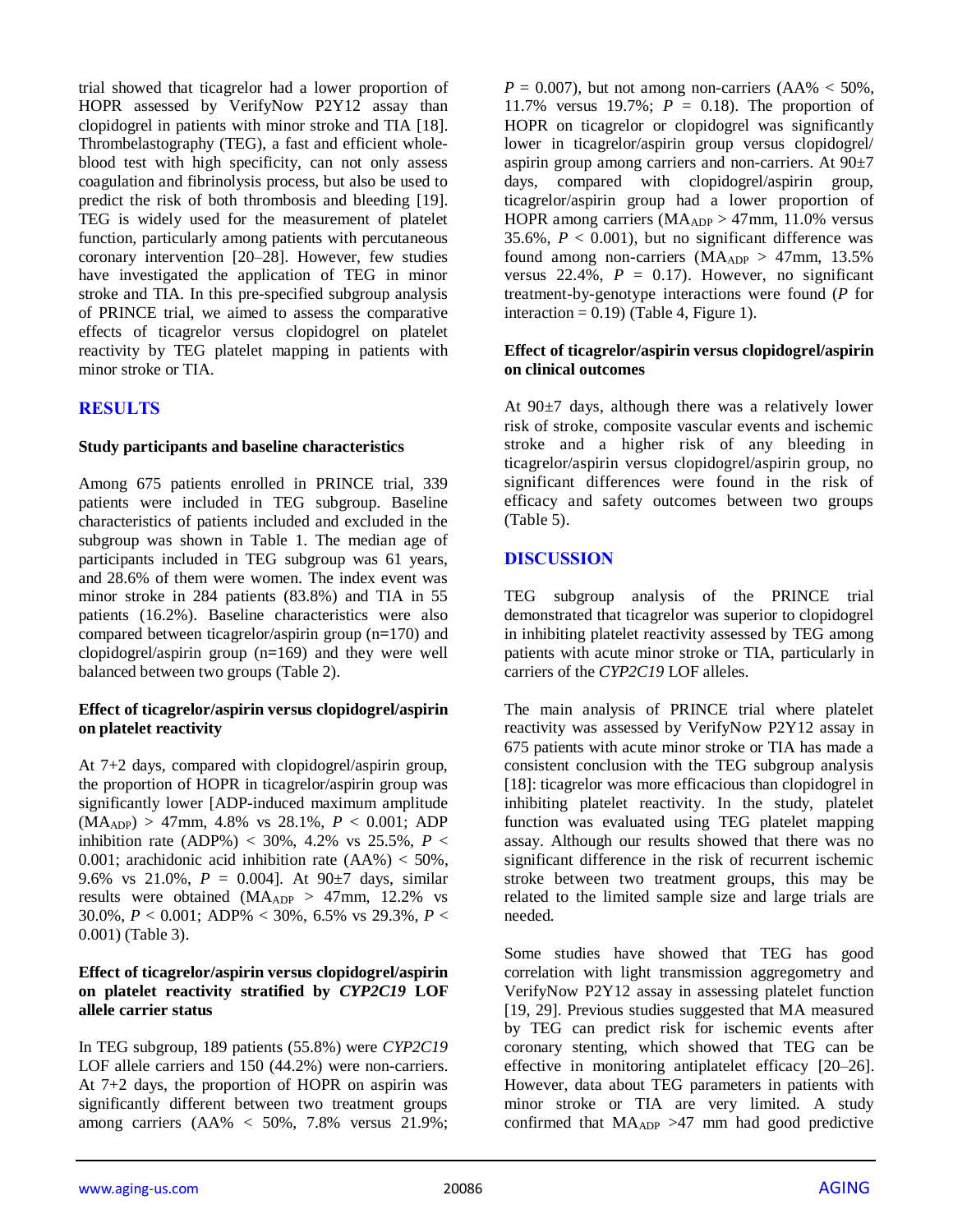**Table 1. Baseline characteristics of patients included and excluded in the subgroup.**

| Characteristic               | <b>Included</b>     | <b>Excluded</b>     | $P$ value                |  |
|------------------------------|---------------------|---------------------|--------------------------|--|
|                              | $(n=339)$           | $(n=336)$           |                          |  |
| Age $(y)$                    | $61.0(55.0-67.0)$   | $61.0(54.0-67.0)$   | 0.43                     |  |
| Female                       | 97(28.6)            | 84(25.0)            | 0.29                     |  |
| BMI (kg/m <sup>2</sup> )     | $24.5(22.5 - 26.7)$ | $25.0(22.9 - 27.4)$ | 0.052                    |  |
| Medical history              |                     |                     |                          |  |
| Hypertension                 | 196(57.8)           | 215(64.0)           | 0.10                     |  |
| Dyslipidemia                 | 23(6.8)             | 18(5.4)             | 0.44                     |  |
| Diabetes mellitus            | 72(21.2)            | 92(27.4)            | 0.06                     |  |
| Ischemic stroke              | 59(17.4)            | 62(18.5)            | 0.72                     |  |
| <b>TIA</b>                   | 9(2.7)              | 9(2.7)              | 0.98                     |  |
| Coronary artery disease      | 13(3.8)             | 38(11.3)            | 0.0002                   |  |
| Current smoker               | 150(44.3)           | 169(50.3)           | 0.20                     |  |
| Medication use               |                     |                     |                          |  |
| Proton-pump inhibitor        | 3(0.9)              | 2(0.6)              | 0.66                     |  |
| <b>Statin</b>                | 38(11.2)            | 28(8.3)             | 0.21                     |  |
| Aspirin                      | 73(21.5)            | 73(21.7)            | 0.95                     |  |
| Clopidogrel                  | 9(2.7)              | 6(1.8)              | 0.44                     |  |
| Ticagrelor                   | 0(0.0)              | 0(0.0)              | $\overline{\phantom{a}}$ |  |
| Time to randomization (h)    | $14.4(7.9-20.8)$    | $13.8(8.4 - 20.5)$  | 0.94                     |  |
| Qualifying event             |                     |                     | 0.88                     |  |
| Minor stroke                 | 284(83.8)           | 280(83.3)           |                          |  |
| <b>TIA</b>                   | 55(16.2)            | 56(16.7)            |                          |  |
| SSS-TOAST stroke subtype     |                     |                     | 0.02                     |  |
| Large-artery atherosclerosis | 157(55.3)           | 147(52.5)           |                          |  |
| Cardioaortic embolism        | 7(2.5)              | 6(2.1)              |                          |  |
| Small-artery occlusion       | 106(37.3)           | 107(38.2)           |                          |  |
| Other causes                 | 2(0.7)              | 14(5.0)             |                          |  |
| Undetermined causes          | 12(4.2)             | 6(2.1)              |                          |  |

Abbreviations: BMI, body mass index; TIA, transient ischemic attack; SSS-TOAST, Stop Stroke Study Trial of Org 10172 in Acute Stroke Treatment.

Data are given as median (interquartile range) and n (%).

## **Table 2. Baseline characteristics of participants stratified by antiplatelet therapy.**

| <b>Characteristics</b>  | <b>Ticagrelor/Aspirin</b><br>$(n=170)$ | Clopidogrel/Aspirin<br>$(n=169)$ | P value |
|-------------------------|----------------------------------------|----------------------------------|---------|
| Age $(y)$               | $63.0(55.0-67.0)$                      | $61.0(55.0-67.0)$                | 0.32    |
| Female                  | 50(29.4)                               | 47(27.8)                         | 0.74    |
| BMI $(kg/m2)$           | $24.2(22.6 - 26.5)$                    | $24.6(22.5 - 26.7)$              | 0.85    |
| Medical history         |                                        |                                  |         |
| Hypertension            | 101(59.4)                              | 95(56.2)                         | 0.55    |
| Dyslipidemia            | 13(7.7)                                | 10(5.9)                          | 0.53    |
| Diabetes mellitus       | 37(21.8)                               | 35(20.7)                         | 0.81    |
| Ischemic stroke         | 25(14.7)                               | 34(20.1)                         | 0.19    |
| <b>TIA</b>              | 4(2.4)                                 | 5(3.0)                           | 0.73    |
| Coronary artery disease | 7(4.1)                                 | 6(3.6)                           | 0.79    |
| Current smoker          | 75(44.1)                               | 75(44.4)                         | 0.71    |
| Medication use          |                                        |                                  |         |
| Proton-pump inhibitor   | 1(0.6)                                 | 2(1.2)                           | 0.56    |
| <b>Statin</b>           | 22(12.9)                               | 16(9.5)                          | 0.31    |
| Aspirin                 | 42(24.7)                               | 31(18.3)                         | 0.15    |
| Clopidogrel             | 3(1.8)                                 | 6(3.6)                           | 0.31    |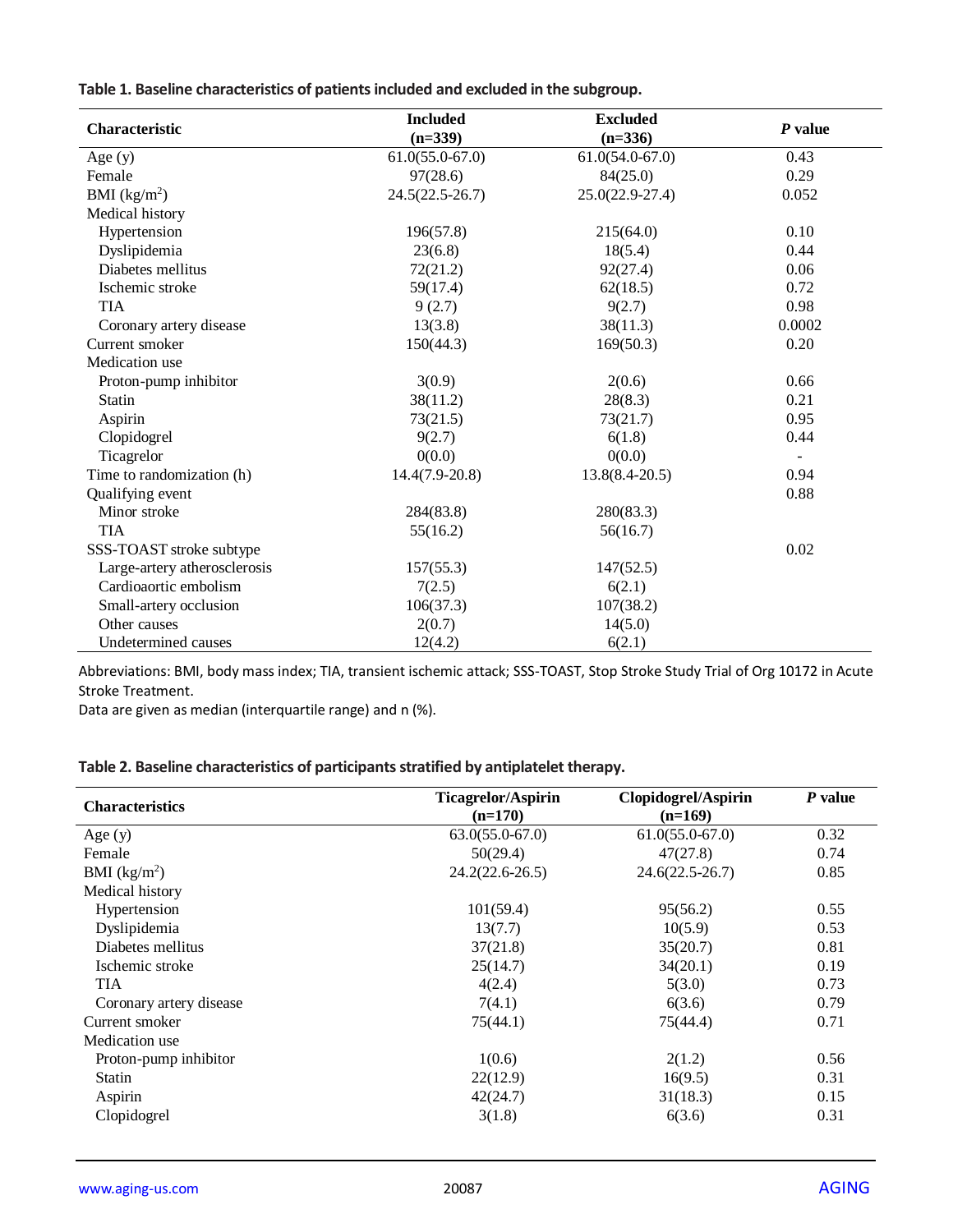| Ticagrelor                   | 0(0.0)           | 0(0.0)           |      |
|------------------------------|------------------|------------------|------|
| Time to randomization (h)    | $15.5(8.0-20.8)$ | $13.4(7.9-20.7)$ | 0.50 |
| Qualifying event             |                  |                  |      |
| Minor stroke                 | 143(84.1)        | 141(83.4)        | 0.86 |
| <b>TIA</b>                   | 27(15.9)         | 28(16.6)         |      |
| SSS-TOAST stroke subtype     |                  |                  | 0.80 |
| Large-artery atherosclerosis | 81(56.6)         | 76(53.9)         |      |
| Cardioaortic embolism        | 4(2.8)           | 3(2.1)           |      |
| Small-artery occlusion       | 53(37.1)         | 53(37.6)         |      |
| Other causes                 | 1(0.7)           | 1(0.7)           |      |
| Undetermined causes          | 4(2.8)           | 8(5.7)           |      |

Abbreviations: BMI, body mass index; TIA, transient ischemic attack; SSS-TOAST, Stop Stroke Study Trial of Org 10172 in Acute Stroke Treatment.

Data are given as median (interquartile range) and n (%).

#### **Table 3. Effect of ticagrelor/aspirin versus clopidogrel/aspirin on platelet reactivity.**

| <b>HOPR</b>              | <b>Ticagrelor/Aspirin</b><br>$(n=170)$ | Clopidogrel/Aspirin<br>$(n=169)$ | <b>RR (95%CI)</b> | P value |
|--------------------------|----------------------------------------|----------------------------------|-------------------|---------|
| $7+2$ days               |                                        |                                  |                   |         |
| $AA\% < 50\%$            | 16/167(9.6)                            | 35/167(21.0)                     | $0.46(0.26-0.78)$ | 0.004   |
| $ADP\% < 30\%$           | 7/168(4.2)                             | 41/161(25.5)                     | $0.16(0.07-0.33)$ | < 0.001 |
| MA <sub>ADP</sub> > 47mm | 8/168(4.8)                             | 47/167 (28.1)                    | $0.17(0.08-0.33)$ | < 0.001 |
| $90\pm7$ days            |                                        |                                  |                   |         |
| $ADP\% < 30\%$           | 10/153(6.5)                            | 44/150(29.3)                     | $0.22(0.11-0.41)$ | < 0.001 |
| $MA_{ADP} > 47$ mm       | 19/156(12.2)                           | 46/154(30.0)                     | $0.41(0.24-0.65)$ | < 0.001 |

Abbreviations: HOPR, high on-treatment platelet reactivity; AA, arachidonic acid; ADP, adenosine diphosphate; MA, maximum amplitude.

CI, confidence interval; RR, risk ratio. Data are given as n (%).

#### **Table 4. Effect of ticagrelor/aspirin versus clopidogrel/aspirin on platelet reactivity stratified by** *CYP2C19* **loss-offunction carrier status.**

|                          | <b>Carrier</b>                     |                                     |                   | Non-carrier |                                                  |                                 |                             |       |                      |
|--------------------------|------------------------------------|-------------------------------------|-------------------|-------------|--------------------------------------------------|---------------------------------|-----------------------------|-------|----------------------|
| <b>HOPR</b>              | Ticagrelor/<br>Aspirin<br>$(n=91)$ | Clopidogrel/<br>Aspirin<br>$(n=98)$ | <b>RR (95%CI)</b> | P value     | <b>Ticagrelor/</b><br><b>Aspirin</b><br>$(n=79)$ | Clopidogrel/Aspirin<br>$(n=71)$ | $RR(95\%CI)$ <i>P</i> value |       | P for<br>interaction |
| $7+2$ days               |                                    |                                     |                   |             |                                                  |                                 |                             |       |                      |
| AA%<50%                  | 7/90(7.8)                          | 21/96(21.9)                         | $0.36(0.15-0.75)$ | 0.007       | 9/77(11.7)                                       | 14/71(19.7)                     | $0.59(0.26-1.27)$           | 0.18  | 0.37                 |
| ADP% < 30%               | 4/90(4.4)                          | 25/90(27.8)                         | $0.16(0.05-0.39)$ | < 0.0001    | 3/78(3.9)                                        | 16/71(22.5)                     | $0.17(0.04-0.49)$ < 0.0001  |       | 0.94                 |
| MA <sub>ADP</sub> > 47mm | 3/90(3.3)                          | 29/96(30.2)                         | $0.11(0.03-0.30)$ | < 0.0001    | 5/78(6.4)                                        | 18/71(25.4)                     | $0.25(0.09-0.60)$           | 0.001 | 0.27                 |
| $90\pm7$ days            |                                    |                                     |                   |             |                                                  |                                 |                             |       |                      |
| $ADP\% < 30\%$           | 4/80(5.0)                          | 30/84(35.7)                         | $0.14(0.04-0.33)$ | < 0.0001    | 6/73(8.2)                                        | 14/66(21.2)                     | $0.39(0.14-0.90)$           | 0.003 | 0.14                 |
| MA <sub>ADP</sub> > 47mm | 9/82(11.0)                         | 31/87(35.6)                         | $0.31(0.15-0.58)$ | < 0.0001    | 10/74(13.5)                                      | 15/67(22.4)                     | $0.60(0.28-1.24)$           | 0.17  | 0.19                 |

Abbreviations: HOPR, high on-treatment platelet reactivity; AA, arachidonic acid; ADP, adenosine diphosphate; MA, maximum amplitude.

CI, confidence interval; RR, risk ratio. Data are given as n (%).

value for recurrent ischemic events after minor stroke or TIA and it has auxiliary effect on clinical decisionmaking, which enrolled patients with dual antiplatelet therapy of clopidogrel and aspirin [30]. Therefore, we adopted  $MA<sub>ADP</sub> > 47$  mm as the cut-off value to define HOPR for treatment with P2Y12 receptor antagonist in this study. Our study affords more evidence for the application of TEG in assessing the efficacy of antiplatelet therapies in minor stroke or TIA patients.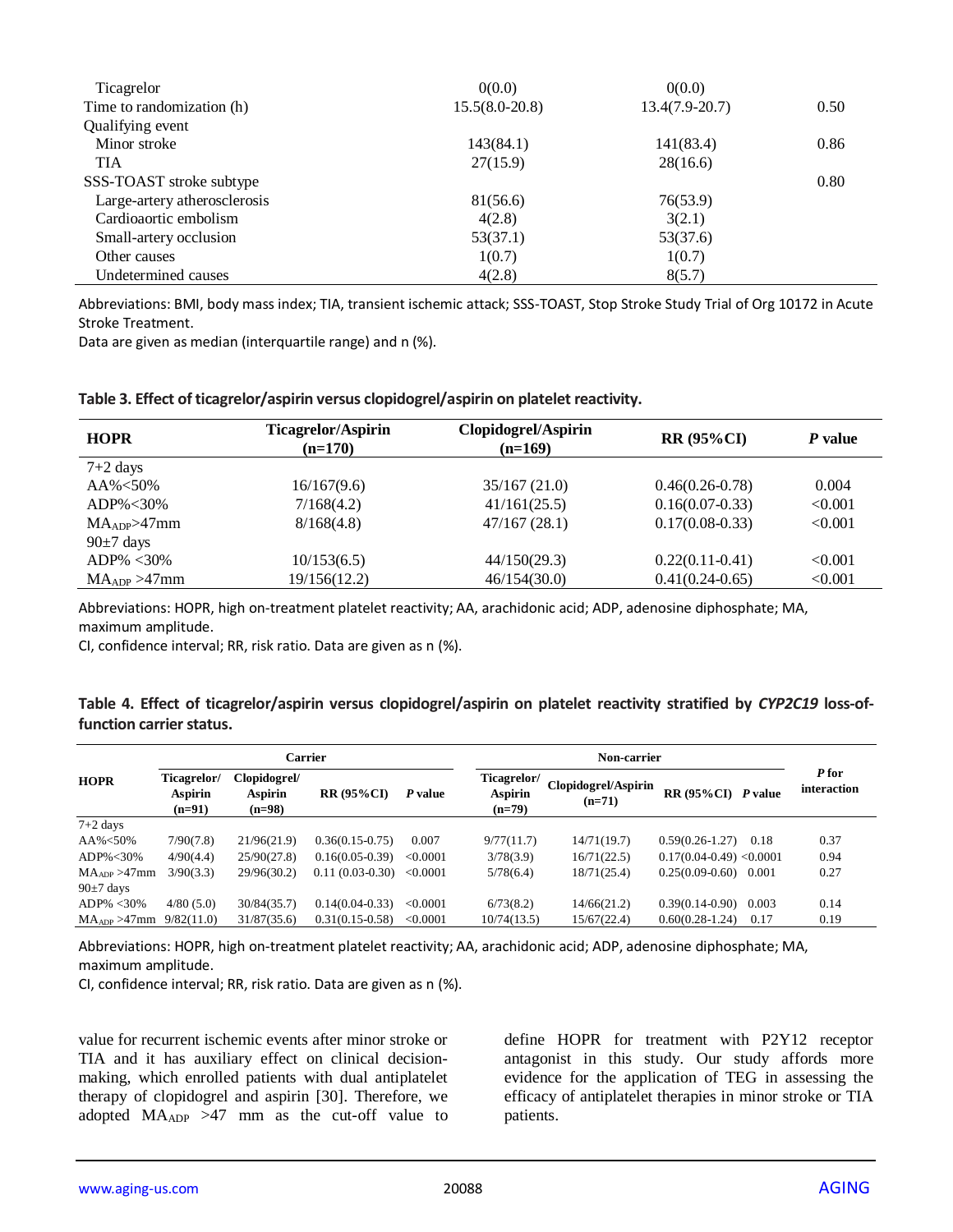Ticagrelor is a reversible P2Y12 receptor antagonist, and inhibits platelet reactivity regardless of *CYP2C19* genotypes. The metabolism of clopidogrel is regulated by the cytochrome P450 system (especially *CYP2C19*) and carriers of *CYP2C19* LOF alleles had poor responses to clopidogrel in patients with acute minor stroke or TIA [9, 10]. Our results showed that ticagrelor versus clopidogrel had a lower proportion of HOPR at 90±7 days among carriers, but not among non-carriers. Although interaction between treatment and genotype groups was not significant for the proportion of HOPR, the small sample size might explain this. We speculated that the superiority of ticagrelor over clopidogrel in inhibiting platelet reactivity in carriers of *CYP2C19* LOF alleles might contribute to attenuated clopidogrel metabolism. Carriers of *CYP2C19* LOF alleles might achieve more benefit with ticagrelor plus aspirin than clopidogrel plus aspirin, which indicates that use of ticagrelor instead of clopidogrel might eliminate the need for genetic testing before dual antiplatelet therapy. However, the findings of our study should be evaluated further in large, phase III trials and in different populations.

There were several advantages in our study. First, the design was a pre-specified subgroup analysis of a randomized controlled trial. Second, both platelet reactivity and clinical outcomes were compared between two treatment groups to investigate the effect of ticagrelor versus clopidogrel on platelet function in patients with minor stroke or TIA. There were several limitations. First, TEG platelet mapping was not measured at baseline. However, considering that the study was a subgroup of a randomised controlled trial and baseline characteristics were well balanced between two treatment groups, platelet reactivity at baseline should be balanced. Second, about 9% (n=29) of the patients were lost to follow-up for the evaluation of platelet function at 90 days. However, similar results were observed after assuming that all the missing data were HOPR, or not. Third, baseline characteristics of patients included (n=339) and excluded (n=336) in TEG subgroup were not totally balanced, including the proportions of patients with coronary artery disease and SSS-TOAST stroke subtype. Therefore, the generalization of our results is limited and more randomized trails are needed to confirm them.

In conclusion, ticagrelor plus aspirin was superior to clopidogrel plus aspirin in inhibiting platelet reactivity assessed by TEG in patients with acute minor stroke or TIA, particularly in carriers of the *CYP2C19* LOF alleles. Large randomised controlled trials are needed to confirm our findings.



**Figure 1. Proportion of HOPR stratified by dual antiplatelet therapy and** *CYP2C19* **loss-of-function carrier status at 90±7 days.** HOPR indicates high on-treatment platelet reactivity; ADP, adenosine diphosphate.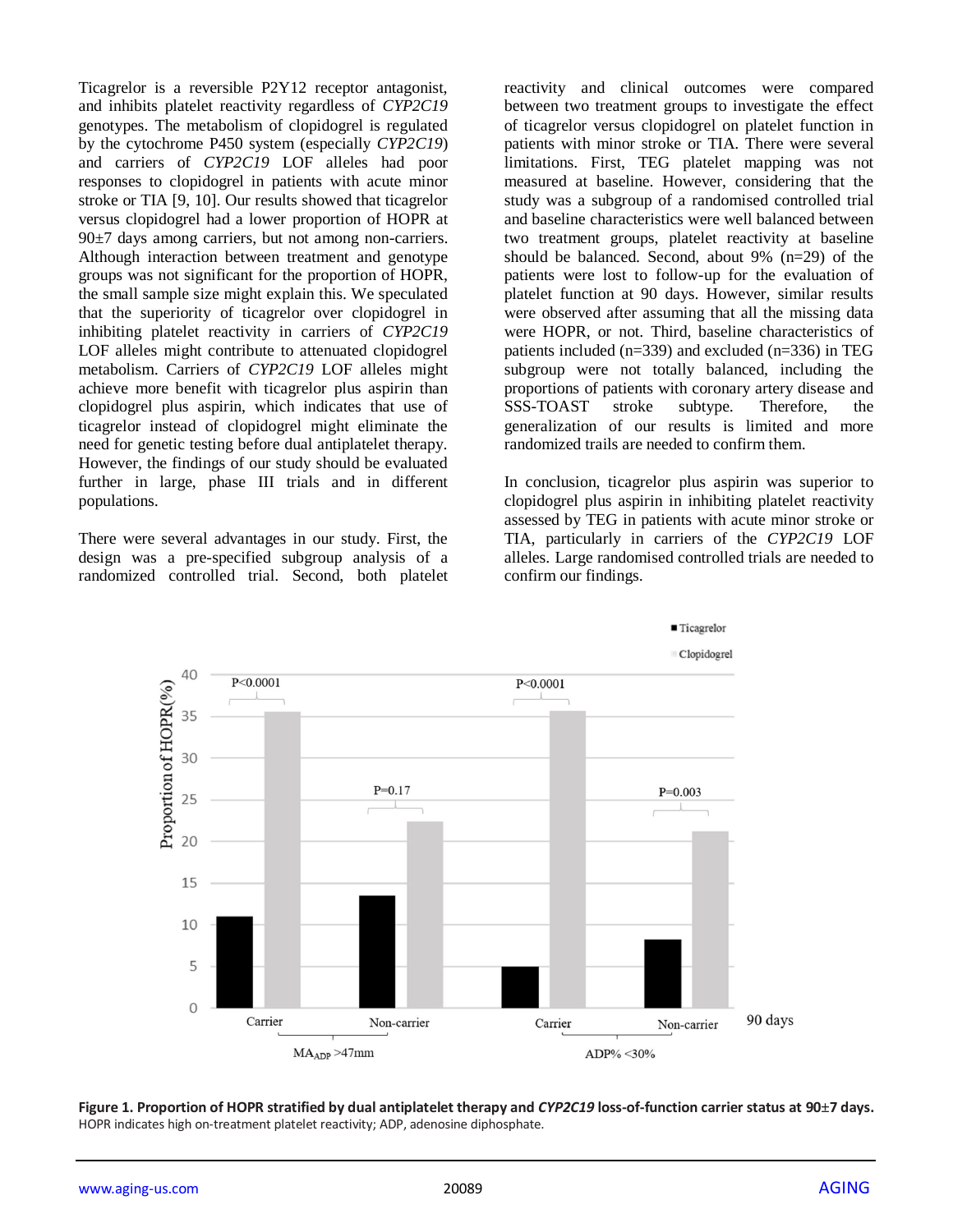**Table 5. Effect of ticagrelor/aspirin versus clopidogrel/aspirin on clinical outcomes.**

| <b>Outcome</b>            | Ticagrelor/<br><b>Aspirin</b><br>$(n=170)$ | Clopidogrel/<br><b>Aspirin</b><br>$(n=169)$ | HR $(95\%CI)$                | P value |
|---------------------------|--------------------------------------------|---------------------------------------------|------------------------------|---------|
| <b>Efficacy outcome</b>   |                                            |                                             |                              |         |
| Stroke                    | 9(5.3)                                     | 13(7.7)                                     | $0.68(0.29-1.59)$            | 0.37    |
| Composite vascular events | 10(5.9)                                    | 15(8.9)                                     | $0.65(0.29-1.45)$            | 0.29    |
| Ischemic stroke           | 9(5.3)                                     | 12(7.1)                                     | $0.74(0.31-1.75)$            | 0.49    |
| <b>Safety outcome</b>     |                                            |                                             |                              |         |
| Major bleeding            | 0(0)                                       | 2(1.2)                                      | $\qquad \qquad \blacksquare$ | 0.15    |
| Any Bleeding              | 33(19.4)                                   | 25(14.8)                                    | $1.35(0.80 - 2.27)$          | 0.26    |

CI, confidence interval; HR, hazard ratio. Data are given as n (%).

## **MATERIALS AND METHODS**

The data supporting the findings of this study are available from the corresponding author upon reasonable request.

#### **Study population**

A pre-specified subgroup analysis of PRINCE trial (Clinicaltrials.gov NCT02506140) was conducted, which was a randomised, prospective, multicenter, open-label, active-controlled, blind-endpoint trial. The rationale and design of PRINCE trial have been described previously [31]. Briefly, the trial randomised patients with acute minor ischemic stroke (National Institutes of Health Stroke Scale score ≤3), or moderate to high risk TIA (ABCD<sup>2</sup> stroke risk score of  $\geq$  4 or  $\geq$ 50% stenosis of cervical or intracranial vessels that could account for the presentation) to ticagrelor/aspirin group or clopidogrel/aspirin group within 24 hours of symptoms onset. Patients were excluded from the trial if they had a diagnosis intracranial haemorrhage, acute coronary syndrome, or other pathology that could account for the neurological symptoms; had a modified Rankin scale score of more than 2 at randomization; or had a contraindication to ticagrelor, clopidogrel, or aspirin. The flow diagram of PRINCE trial has been previously presented [18]. A total of 339 participants from 12 centers who assessed platelet function by TEG platelet mapping were included in our subgroup analysis.

Participants received ticagrelor (180 mg on day 1, followed by 90 mg twice daily on days 2–90) or clopidogrel (300 mg on day 1, followed by 75 mg daily on days 2–90) with an aspirin background using (300 mg on day 1, followed by 100 mg daily on days 2–21). In brief, the whole antiplatelet treatment lasted for 90 days and the duration time of dual antiplatelet therapy was 21 days. Patient enrolment began in China in August 2015, and patient follow-up was completed by June 2017. The study's protocol was approved by the participating hospitals' ethics committees. All of the participants provided written informed consent.

#### **Measurement of platelet reactivity**

Platelet reactivity was assessed by the TEG platelet mapping (TEG 5000; Haemonetics, Braintree, Massachusetts, USA) at  $7+2$  days and  $90±7$  days after randomization. Blood for platelet function evaluation was sampled and assessed between 2 and 4 hours after the morning maintenance dose of antiplatelet drugs*.* TEG was performed according to manufacturers' instructions and used four channels to detect effects of antiplatelet therapy with AA and ADP activators [32]. MA represents the maximal clot strength. MA<sub>ADP</sub> is the ADP-induced clot strength,  $MA<sub>AA</sub>$  is the AA-induced clot strength,  $MA<sub>fibrin</sub>$ is the activator-induced clot strength (measurement of fibrin contribution), and MA<sub>thrombin</sub> is the thrombininduced clot strength. The percentage of platelet inhibition by ticagrelor or clopidogrel was computed as the contribution of ADP-stimulated platelets to maximal clot strength: ADP%=[(MAthrombin- MAADP)/(MAthrombin- $MA<sub>fibrin</sub>$ ]×100%. The percentage of platelet inhibition by aspirin was computed as the contribution of AAstimulated platelets to maximal clot strength:  $AA\%=[(MA_{thrombin} - MA_{AA})/(MA_{thrombin} - MA_{fibrin})]\times 100\%$ . AA%<50% can be considered as HOPR on aspirin and ADP%<30% or MAADP>47mm can be considered as HOPR on ticagrelor or clopidogrel [23, 33]. Platelet function testing was conducted according to a standardized procedure manual in each study center by qualified personnel who were blinded to treatment allocation. Both the investigators and patients were aware of the study drug assignment, but were blinded to platelet reactivity data until the end of the trial.

#### **Outcomes assessment**

The study's primary outcome was the proportion of patients with HOPR (defined as MAADP >47mm) at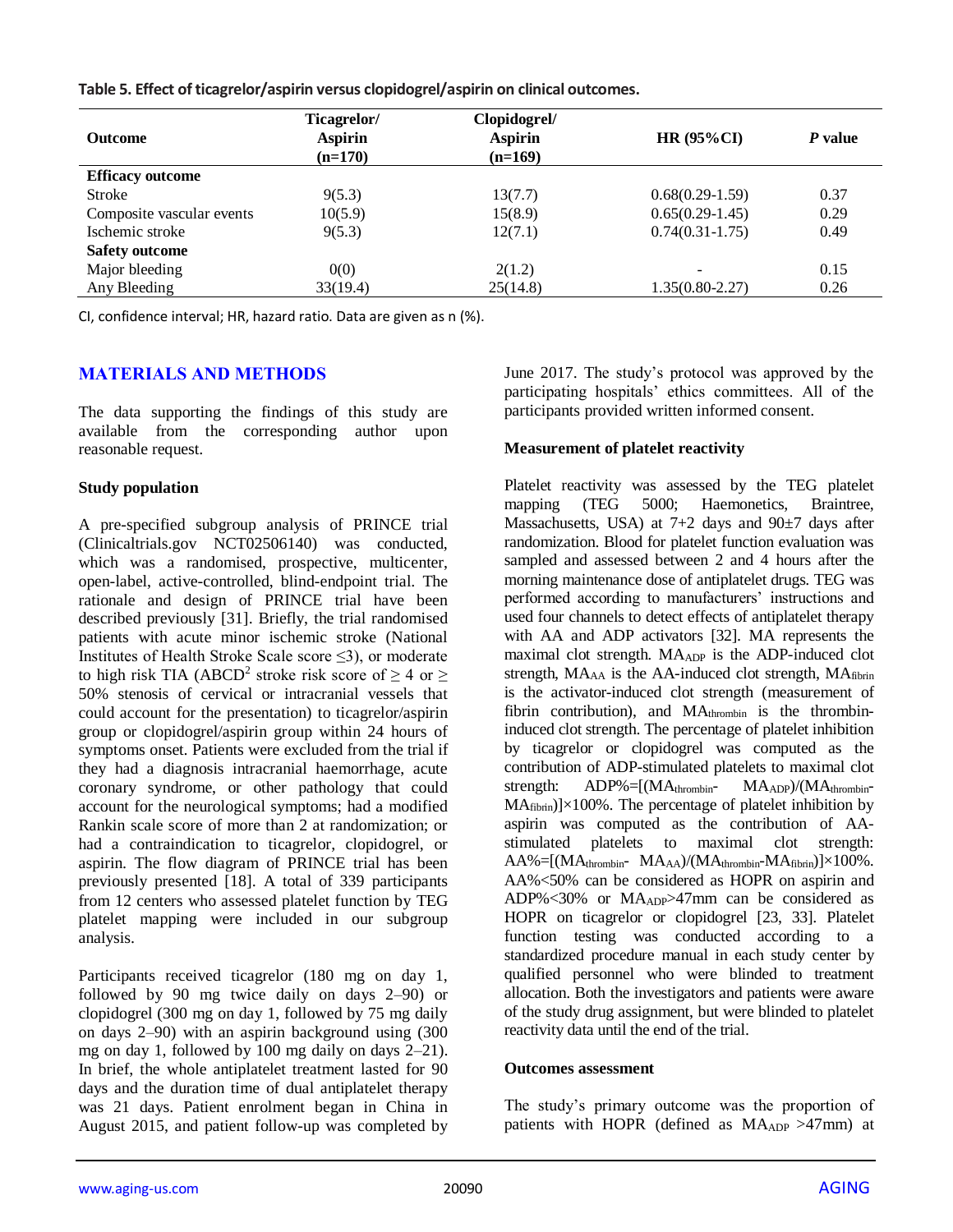90±7 days [28, 30, 33]. Secondary outcomes were clinical outcomes at  $90±7$  days. Efficacy outcomes included any stroke (ischemic or hemorrhagic) and composite vascular events (stroke, TIA, myocardial infarction, or vascular death) at 90 days. Safety outcomes included bleeding events which were defined according to PLATO criteria [34].

## *CYP2C19* **genotyping**

Blood samples were collected and shipped via cold-chain transportation from each center to Beijing Tiantan Hospital and stored at -80 °C. Three *CYP2C19* singlenucleotide polymorphisms (SNPs) were assessed, including *\*2* (681G>A, dbSNP rs4244285), *\*3* (636G>A, dbSNP rs4986893) and *\*17* (−806C>T, dbSNP rs12248560). Genotyping was performed on the Sequenom MassARRAY iPLEX platform (Sequenom, San Diego, California, USA) and Sanger sequencing (ABI 3500 Genetic Analyzer, Applied Biosystems, Foster City, CA, USA) if the results were otherwise inconclusive. The call rate of each SNP was >98.5%. Carriers of LOF alleles were defined as patients with at least one LOF allele (\*2 or  $*3$ ), including the genotypes  $*1/*2$ ,  $*1/*3$ ,  $*2/*2$ , \*2/\*3, \*3/\*3, \*2/\*17, or \*3/\*17. Non-carriers were defined as patients with no LOF alleles (\*2 or \*3), including the genotypes  $*1/*1$ ,  $*1/*17$ , or  $*17/*17$ .

## **Statistical analysis**

Continuous variables were presented as mean with standard deviation, or median with interquartile range, and categorical variables as percentages. Baseline characteristics were compared between ticagrelor/aspirin group and clopidogrel/aspirin group, using the Student's t-test or Wilcoxon test for continuous variables, and the  $\chi^2$  test for categorical variables. We compared the proportion of HOPR between two treatment groups and reported it as a risk ratio (RR) with 95% confidence intervals (CI). The differences in the risks of stroke, composite events, ischemic stroke and bleeding events during the 90 day follow-up were assessed by Cox proportional hazards regression, and were reported as hazard ratios (HR) with 95% CI. We assessed whether the treatment effect differed by testing the treatment-by-genotype interaction effect in genmod models for the proportion of HOPR.

Two-sided *P* values <0.05 were considered statistically significant. All analyses were performed using SAS 9.4 (SAS Institute, Cary, North Carolina).

# **AUTHOR CONTRIBUTIONS**

YY and CW participated in study design and drafted the manuscript. MX, LL and WYJ participated in acquisition of data and the design of the study. PY and

YH participated the statistical analysis. WYL participated in the design of the study and helped to draft the manuscript. All authors have read and approved the submitted manuscript.

# **ACKNOWLEDGMENTS**

We gratefully acknowledge all of the hospitals that participated in the study and thank all of the participants who enrolled and their relatives.

# **CONFLICTS OF INTEREST**

These authors declare no conflicts of interest.

# **FUNDING**

The study was supported by grants from the National Natural Science Foundation of China (No. 81825007), Beijing Outstanding Young Scientist Program (No. BJJWZYJH01201910025030), the "Thirteenth-Five" Key Development and Research Plan by the Ministry of Science and Technology of the People's Republic of China (No. 2017YFC1307900), Beijing Science and Technology Plan by Beijing Municipal Science and Technology Commission (No. D171100003017001), Beijing Excellent Talents Training and Supporting- Top Youth Team by Beijing Municipal Science and Technology Commission (No. 2016000021223TD03), Youth Beijing Scholar Program and Beijing Talent Project - Class A: Innovation and Development (No. 2018A12). AstraZeneca provided the study drugs. The funders had no role in design and analysis of this trial.

# **REFERENCES**

1. Wang Y, Wang Y, Zhao X, Liu L, Wang D, Wang C, Wang C, Li H, Meng X, Cui L, Jia J, Dong Q, Xu A, et al, and CHANCE Investigators. Clopidogrel with aspirin in acute minor stroke or transient ischemic attack. N Engl J Med. 2013; 369:11–19. <https://doi.org/10.1056/NEJMoa1215340>

PMI[D:23803136](https://pubmed.ncbi.nlm.nih.gov/23803136)

2. Johnston SC, Easton JD, Farrant M, Barsan W, Conwit RA, Elm JJ, Kim AS, Lindblad AS, Palesch YY, and Clinical Research Collaboration, and Neurological Emergencies Treatment Trials Network, and the POINT Investigators. Clopidogrel and aspirin in acute ischemic stroke and high-risk TIA. N Engl J Med. 2018; 379:215–25.

<https://doi.org/10.1056/NEJMoa1800410> PMI[D:29766750](https://pubmed.ncbi.nlm.nih.gov/29766750)

3. Amarenco P, Lavallée PC, Labreuche J, Albers GW, Bornstein NM, Canhão P, Caplan LR, Donnan GA, Ferro JM, Hennerici MG, Molina C, Rothwell PM, Sissani L, et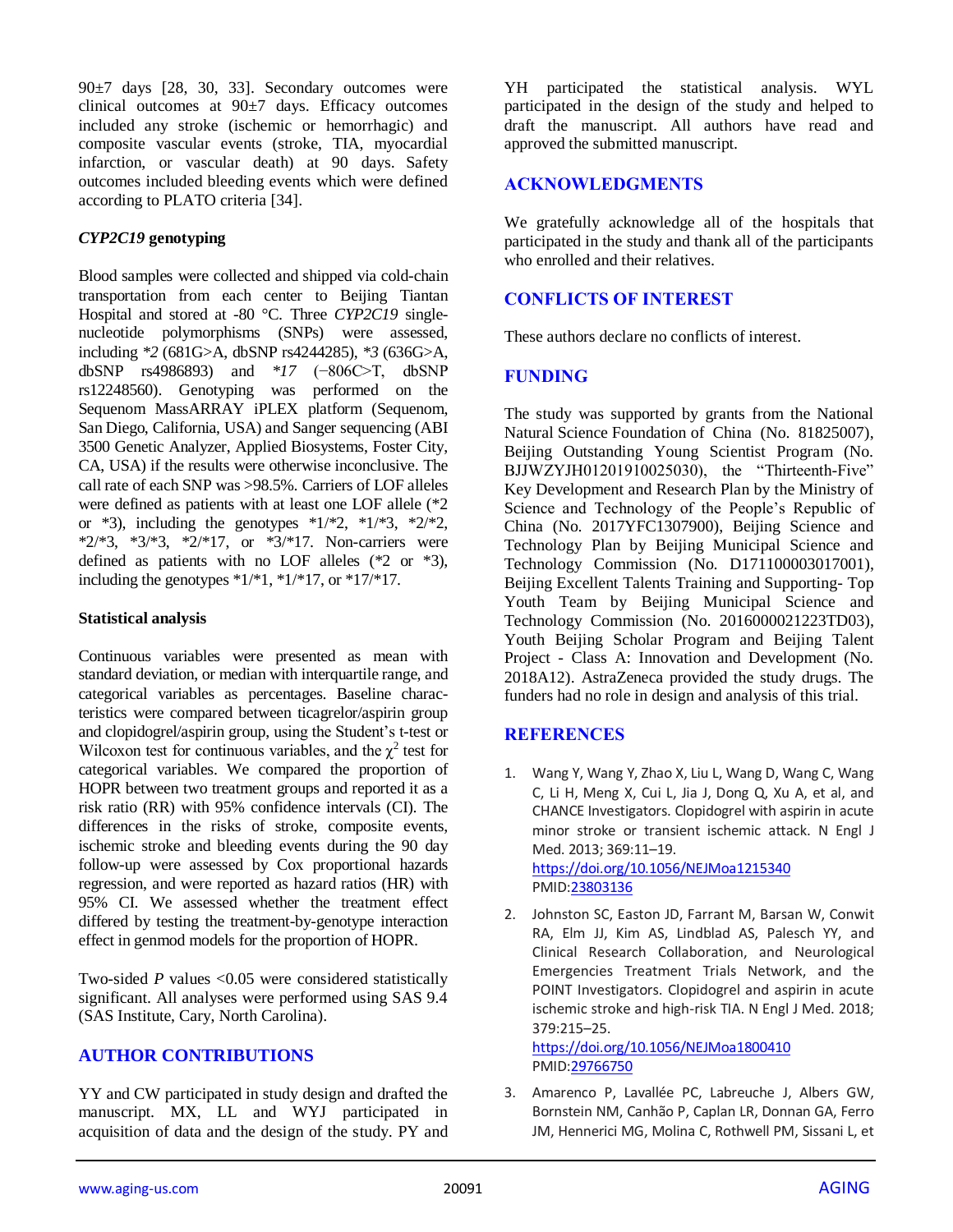al, and TIAregistry.org Investigators. One-year risk of stroke after transient ischemic attack or minor stroke. N Engl J Med. 2016; 374:1533–42. <https://doi.org/10.1056/NEJMoa1412981> PMID[:27096581](https://pubmed.ncbi.nlm.nih.gov/27096581)

- 4. Powers WJ, Rabinstein AA, Ackerson T, Adeoye OM, Bambakidis NC, Becker K, Biller J, Brown M, Demaerschalk BM, Hoh B, Jauch EC, Kidwell CS, Leslie-Mazwi TM, et al. Guidelines for the early management of patients with acute ischemic stroke: 2019 update to the 2018 guidelines for the early management of acute ischemic stroke: a guideline for healthcare professionals from the American heart association/American stroke association. Stroke. 2019; 50:e344–418. <https://doi.org/10.1161/STR.0000000000000211> PMID[:31662037](https://pubmed.ncbi.nlm.nih.gov/31662037)
- 5. Wang Y, Johnston SC, Bath PM, Grotta JC, Pan Y, Amarenco P, Wang Y, Simon T, Kim JS, Jeng JS, Liu L, Lin Y, Wong KS, et al. Acute dual antiplatelet therapy for minor ischaemic stroke or transient ischaemic attack. BMJ. 2019; 364:l895. <https://doi.org/10.1136/bmj.l895> PMI[D:30819687](https://pubmed.ncbi.nlm.nih.gov/30819687)
- 6. Yang Y, Zhou M, Zhong X, Wang Y, Zhao X, Liu L, Wang Y. Dual versus mono antiplatelet therapy for acute non-cardioembolic ischaemic stroke or transient ischaemic attack: a systematic review and metaanalysis. Stroke Vasc Neurol. 2018; 3:107–16. <https://doi.org/10.1136/svn-2018-000168> PMID[:30022798](https://pubmed.ncbi.nlm.nih.gov/30022798)
- 7. Mijajlovic MD, Shulga O, Bloch S, Covickovic-Sternic N, Aleksic V, Bornstein NM. Clinical consequences of aspirin and clopidogrel resistance: an overview. Acta Neurol Scand. 2013; 128:213–19. <https://doi.org/10.1111/ane.12111> PMI[D:23432706](https://pubmed.ncbi.nlm.nih.gov/23432706)
- 8. Tanaka T, Yamagami H, Ihara M, Miyata T, Miyata S, Hamasaki T, Amano S, Fukuma K, Yamamoto H, Nakagawara J, Furui E, Uchiyama S, Hyun B, et al. Association of CYP2C19 polymorphisms with clopidogrel reactivity and clinical outcomes in chronic ischemic stroke. Circ J. 2019; 83:1385–93. <https://doi.org/10.1253/circj.CJ-18-1386> PMID[:31006731](https://pubmed.ncbi.nlm.nih.gov/31006731)
- 9. Pan Y, Chen W, Xu Y, Yi X, Han Y, Yang Q, Li X, Huang L, Johnston SC, Zhao X, Liu L, Zhang Q, Wang G, et al. Genetic polymorphisms and clopidogrel efficacy for acute ischemic stroke or transient ischemic attack: a systematic review and meta-analysis. Circulation. 2017; 135:21–33. <https://doi.org/10.1161/CIRCULATIONAHA.116.024913> PMID[:27806998](https://pubmed.ncbi.nlm.nih.gov/27806998)
- 10. Wang Y, Zhao X, Lin J, Li H, Johnston SC, Lin Y, Pan Y, Liu L, Wang D, Wang C, Meng X, Xu J, Wang Y, and CHANCE investigators. Association between CYP2C19

loss-of-function allele status and efficacy of clopidogrel for risk reduction among patients with minor stroke or transient ischemic attack. JAMA. 2016; 316:70–78. <https://doi.org/10.1001/jama.2016.8662> PMI[D:27348249](https://pubmed.ncbi.nlm.nih.gov/27348249)

- 11. Teng R. Ticagrelor: pharmacokinetic, pharmacodynamic and pharmacogenetic profile: an update. Clin Pharmacokinet. 2015; 54:1125–38. <https://doi.org/10.1007/s40262-015-0290-2> PMI[D:26063049](https://pubmed.ncbi.nlm.nih.gov/26063049)
- 12. Tantry US, Bliden KP, Wei C, Storey RF, Armstrong M, Butler K, Gurbel PA. First analysis of the relation between CYP2C19 genotype and pharmacodynamics in patients treated with ticagrelor versus clopidogrel: the ONSET/OFFSET and RESPOND genotype studies. Circ Cardiovasc Genet. 2010; 3:556–66. <https://doi.org/10.1161/CIRCGENETICS.110.958561>

PMI[D:21079055](https://pubmed.ncbi.nlm.nih.gov/21079055)

13. Wallentin L, James S, Storey RF, Armstrong M, Barratt BJ, Horrow J, Husted S, Katus H, Steg PG, Shah SH, Becker RC, and PLATO investigators. Effect of CYP2C19 and ABCB1 single nucleotide polymorphisms on outcomes of treatment with ticagrelor versus clopidogrel for acute coronary syndromes: a genetic substudy of the PLATO trial. Lancet. 2010; 376:1320–28.

[https://doi.org/10.1016/S0140-6736\(10\)61274-3](https://doi.org/10.1016/S0140-6736(10)61274-3) PMI[D:20801498](https://pubmed.ncbi.nlm.nih.gov/20801498)

- 14. Gurbel PA, Bliden KP, Butler K, Tantry US, Gesheff T, Wei C, Teng R, Antonino MJ, Patil SB, Karunakaran A, Kereiakes DJ, Parris C, Purdy D, et al. Randomized double-blind assessment of the ONSET and OFFSET of the antiplatelet effects of ticagrelor versus clopidogrel in patients with stable coronary artery disease: the ONSET/OFFSET study. Circulation. 2009; 120:2577–85. <https://doi.org/10.1161/CIRCULATIONAHA.109.912550> PMI[D:19923168](https://pubmed.ncbi.nlm.nih.gov/19923168)
- 15. Wallentin L, Becker RC, Budaj A, Cannon CP, Emanuelsson H, Held C, Horrow J, Husted S, James S, Katus H, Mahaffey KW, Scirica BM, Skene A, et al, and PLATO Investigators. Ticagrelor versus clopidogrel in patients with acute coronary syndromes. N Engl J Med. 2009; 361:1045–57. <https://doi.org/10.1056/NEJMoa0904327> PMI[D:19717846](https://pubmed.ncbi.nlm.nih.gov/19717846)
- 16. Stone GW, Witzenbichler B, Weisz G, Rinaldi MJ, Neumann FJ, Metzger DC, Henry TD, Cox DA, Duffy PL, Mazzaferri E, Gurbel PA, Xu K, Parise H, et al, and ADAPT-DES Investigators. Platelet reactivity and clinical outcomes after coronary artery implantation of drugeluting stents (ADAPT-DES): a prospective multicentre registry study. Lancet. 2013; 382:614–23. [https://doi.org/10.1016/S0140-6736\(13\)61170-8](https://doi.org/10.1016/S0140-6736(13)61170-8)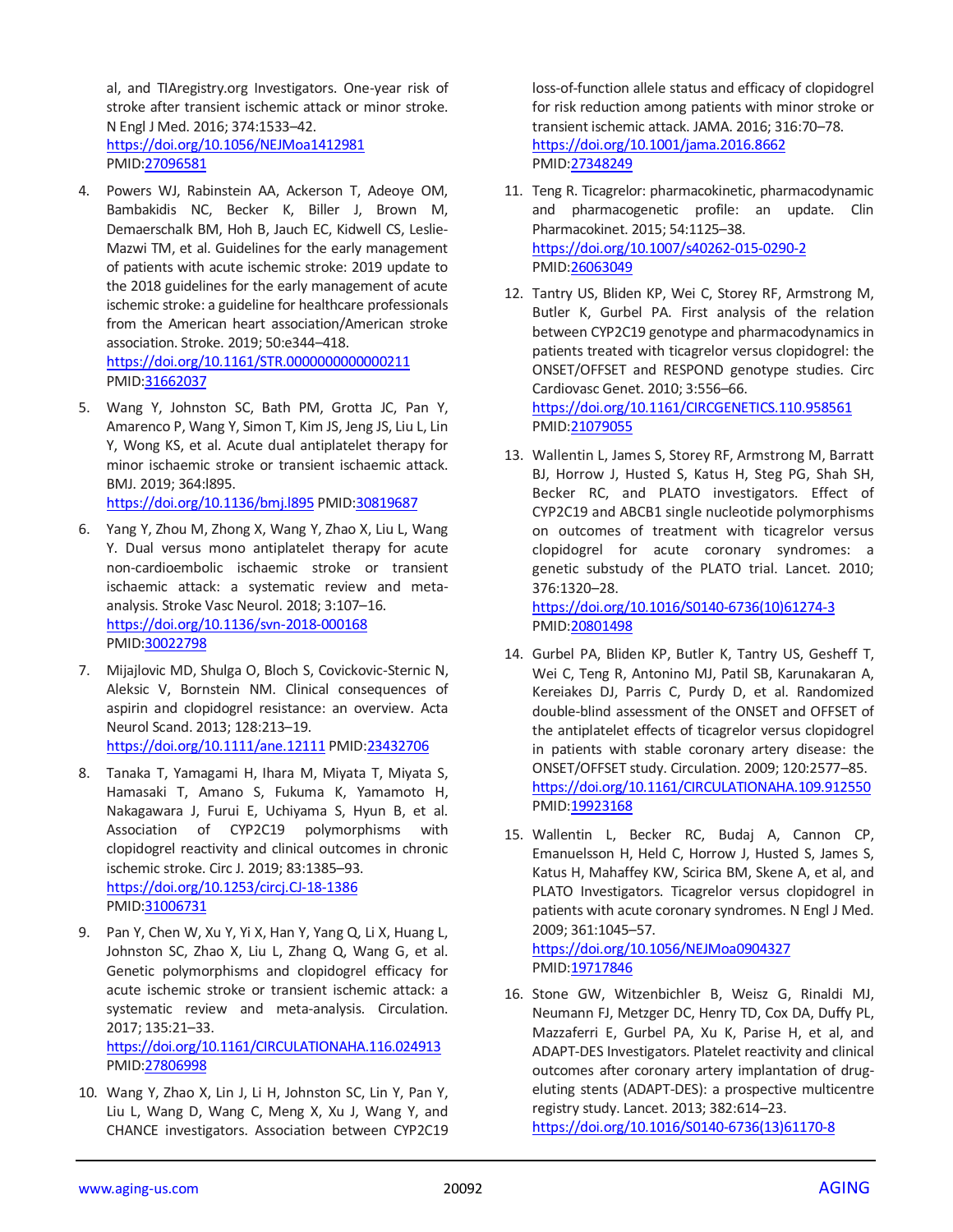PMID[:23890998](https://pubmed.ncbi.nlm.nih.gov/23890998)

17. Patti G, Nusca A, Mangiacapra F, Gatto L, D'Ambrosio A, Di Sciascio G. Point-of-care measurement of clopidogrel responsiveness predicts clinical outcome in patients undergoing percutaneous coronary intervention results of the ARMYDA-PRO (antiplatelet therapy for reduction of MYocardial damage during angioplasty-platelet reactivity predicts outcome) study. J Am Coll Cardiol. 2008; 52:1128–33.

<https://doi.org/10.1016/j.jacc.2008.06.038> PMID[:18804738](https://pubmed.ncbi.nlm.nih.gov/18804738)

- 18. Wang Y, Chen W, Lin Y, Meng X, Chen G, Wang Z, Wu J, Wang D, Li J, Cao Y, Xu Y, Zhang G, Li X, et al, and PRINCE Protocol Steering Group. Ticagrelor plus aspirin versus clopidogrel plus aspirin for platelet reactivity in patients with minor stroke or transient ischaemic attack: open label, blinded endpoint, randomised controlled phase II trial. BMJ. 2019; 365:l2211. <https://doi.org/10.1136/bmj.l2211> PMI[D:31171523](https://pubmed.ncbi.nlm.nih.gov/31171523)
- 19. Hobson AR, Agarwala RA, Swallow RA, Dawkins KD, Curzen NP. Thrombelastography: current clinical applications and its potential role in interventional cardiology. Platelets. 2006; 17:509–18. <https://doi.org/10.1080/09537100600935259> PMID[:17127479](https://pubmed.ncbi.nlm.nih.gov/17127479)
- 20. Tang YD, Wang W, Yang M, Zhang K, Chen J, Qiao S, Yan H, Wu Y, Huang X, Xu B, Gao R, Yang Y, and CREATIVE Investigators. Randomized comparisons of double-dose clopidogrel or adjunctive cilostazol versus standard dual antiplatelet in patients with high posttreatment platelet reactivity: results of the CREATIVE trial. Circulation. 2018; 137:2231–45. <https://doi.org/10.1161/CIRCULATIONAHA.117.030190> PMID[:29420189](https://pubmed.ncbi.nlm.nih.gov/29420189)
- 21. Liu J, Nie XY, Zhang Y, Lu Y, Shi LW, Wang WM. CYP2C19\*2 and other allelic variants affecting platelet response to clopidogrel tested by thrombelastography in patients with acute coronary syndrome. Chin Med J (Engl). 2015; 128:2183–88. <https://doi.org/10.4103/0366-6999.162515> PMID[:26265611](https://pubmed.ncbi.nlm.nih.gov/26265611)
- 22. Zhang JH, Tang XF, Zhang Y, Wang J, Yao Y, Ma YL, Xu B, Gao RL, Gao Z, Chen J, Song L, Wu Y, Meng XM, Yuan JQ. Relationship between ABCB1 polymorphisms, thromboelastography and risk of bleeding events in clopidogrel-treated patients with ST-elevation myocardial infarction. Thromb Res. 2014; 134:970–75. <https://doi.org/10.1016/j.thromres.2014.08.017> PMID[:25217066](https://pubmed.ncbi.nlm.nih.gov/25217066)
- 23. Fu Z, Dong W, Shen M, Xue H, Guo J, Jing J, Han Y, Yang X, Chen Y. Relationship between hyporesponsiveness to clopidogrel measured by thrombelastography and in stent restenosis in patients undergoing

percutaneous coronary intervention. Clin Biochem. 2014; 47:197–202.

<https://doi.org/10.1016/j.clinbiochem.2014.08.009> PMI[D:25160657](https://pubmed.ncbi.nlm.nih.gov/25160657)

24. Gurbel PA, Bliden KP, Guyer K, Cho PW, Zaman KA, Kreutz RP, Bassi AK, Tantry US. Platelet reactivity in patients and recurrent events post-stenting: results of the PREPARE POST-STENTING study. J Am Coll Cardiol. 2005; 46:1820–26. <https://doi.org/10.1016/j.jacc.2005.07.041>

PMI[D:16286165](https://pubmed.ncbi.nlm.nih.gov/16286165)

25. Gurbel PA, Bliden KP, Navickas IA, Mahla E, Dichiara J, Suarez TA, Antonino MJ, Tantry US, Cohen E. Adenosine diphosphate-induced platelet-fibrin clot strength: a new thrombelastographic indicator of longterm poststenting ischemic events. Am Heart J. 2010; 160:346–54.

<https://doi.org/10.1016/j.ahj.2010.05.034> PMI[D:20691842](https://pubmed.ncbi.nlm.nih.gov/20691842)

- 26. Cattano D, Altamirano AV, Kaynak HE, Seitan C, Paniccia R, Chen Z, Huang H, Prisco D, Hagberg CA, Pivalizza EG. Perioperative assessment of platelet function by thromboelastograph platelet mapping in cardiovascular patients undergoing non-cardiac surgery. J Thromb Thrombolysis. 2013; 35:23–30. <https://doi.org/10.1007/s11239-012-0788-5> PMI[D:22851059](https://pubmed.ncbi.nlm.nih.gov/22851059)
- 27. Wang B, Li XQ, Ma N, Mo D, Gao F, Sun X, Xu X, Liu L, Song L, Li XG, Zhao Z, Zhao X, Miao ZR. Association of thrombelastographic parameters with post-stenting ischemic events. J Neurointerv Surg. 2017; 9:192–95. <https://doi.org/10.1136/neurintsurg-2015-011687> PMI[D:26041100](https://pubmed.ncbi.nlm.nih.gov/26041100)
- 28. Wu Z, Liu AF, Zhou J, Zhang Y, Wang K, Li C, Qiu H, Jiang WJ. The safety of triple antiplatelet therapy under thromboelastography guidance in patients undergoing stenting for ischemic cerebrovascular disease. J Neurointerv Surg. 2019; 11:352–56. <https://doi.org/10.1136/neurintsurg-2018-013987> PMI[D:30100558](https://pubmed.ncbi.nlm.nih.gov/30100558)
- 29. Sambu N, Hobson A, Curzen N. "short" thrombelastography as a test of platelet reactivity in response to antiplatelet therapy: validation and reproducibility. Platelets. 2011; 22:210–16. <https://doi.org/10.3109/09537104.2010.543201> PMI[D:21231856](https://pubmed.ncbi.nlm.nih.gov/21231856)
- 30. Rao Z, Zheng H, Wang F, Wang A, Liu L, Dong K, Zhao X, Cao Y, Wang Y. High on-treatment platelet reactivity to adenosine diphosphate predicts ischemic events of minor stroke and transient ischemic attack. J Stroke Cerebrovasc Dis. 2017; 26:2074–81.

[https://doi.org/10.1016/j.jstrokecerebrovasdis.2017.0](https://doi.org/10.1016/j.jstrokecerebrovasdis.2017.04.012) [4.012](https://doi.org/10.1016/j.jstrokecerebrovasdis.2017.04.012) PMID[:28736132](https://pubmed.ncbi.nlm.nih.gov/28736132)